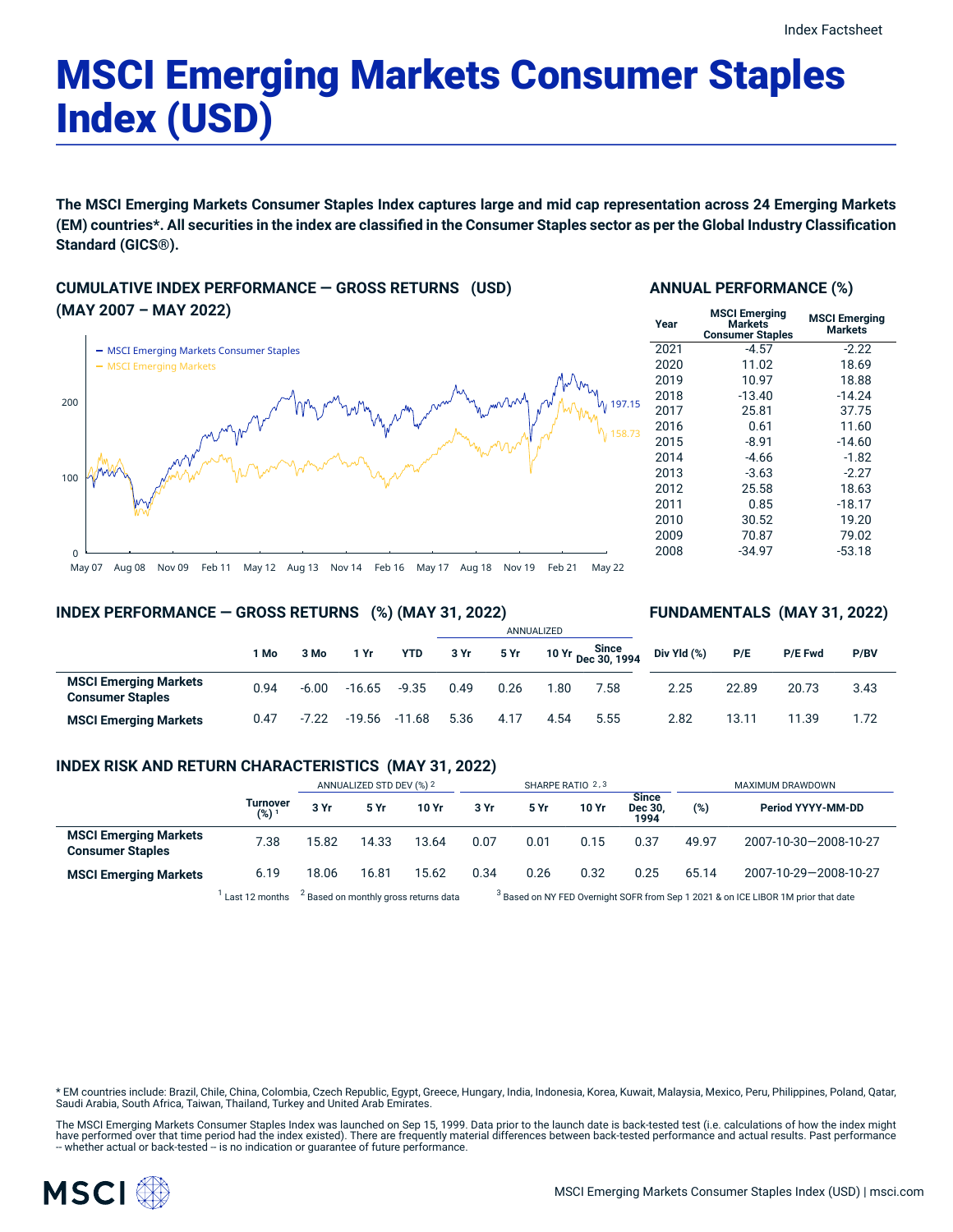#### **INDEX CHARACTERISTICS**

|                     | <b>MSCI Emerging Markets</b><br><b>Consumer Staples</b> |  |
|---------------------|---------------------------------------------------------|--|
| Number of           | 129                                                     |  |
| <b>Constituents</b> |                                                         |  |
|                     | <b>Mkt Cap (USD Millions)</b>                           |  |
| Index               | 414.083.37                                              |  |
| Largest             | 24,926.65                                               |  |
| <b>Smallest</b>     | 129.55                                                  |  |
| Average             | 3,209.95                                                |  |
| <b>Median</b>       | 1.986.19                                                |  |

#### **TOP 10 CONSTITUENTS**

| aing Markets<br>er Staples |                           | Country   | <b>Float Adj Mkt Cap</b><br>(USD Billions) | Index<br>Wt. (%) |
|----------------------------|---------------------------|-----------|--------------------------------------------|------------------|
| 129                        | <b>HINDUSTAN UNILEVER</b> | IN        | 24.93                                      | 6.02             |
|                            | KWEICHOW MOUTAI A (HK-C)  | CΝ        | 20.36                                      | 4.92             |
| <b>SD Millions)</b>        | <b>WALMART MEXICO V</b>   | <b>MX</b> | 19.34                                      | 4.67             |
| 414,083.37                 | CHINA MENGNIU DAIRY CO    | CΝ        | 16.24                                      | 3.92             |
| 24,926.65                  | <b>FEMSA UNIT UBD</b>     | <b>MX</b> | 14.55                                      | 3.51             |
| 129.55                     | AMBEV ON (NEW)            | <b>BR</b> | 14.14                                      | 3.42             |
| 3.209.95                   | <b>CP ALL PCL</b>         | TН        | 11.30                                      | 2.73             |
| 1.986.19                   | UNI-PRESIDENT ENT.        | <b>TW</b> | 11.22                                      | 2.71             |
|                            | <b>ITC</b>                | IN        | 10.31                                      | 2.49             |
|                            | NONGFU SPRING CO H        | CΝ        | 9.84                                       | 2.38             |
|                            | Total                     |           | 152.22                                     | 36.76            |

## **FACTORS - KEY EXPOSURES THAT DRIVE RISK AND RETURN MSCI FACTOR BOX**



![](_page_1_Figure_8.jpeg)

![](_page_1_Figure_9.jpeg)

Neutral factor exposure (FaCS = 0) represents MSCI ACWI IMI.

### **COUNTRY WEIGHTS**

![](_page_1_Figure_12.jpeg)

![](_page_1_Picture_13.jpeg)